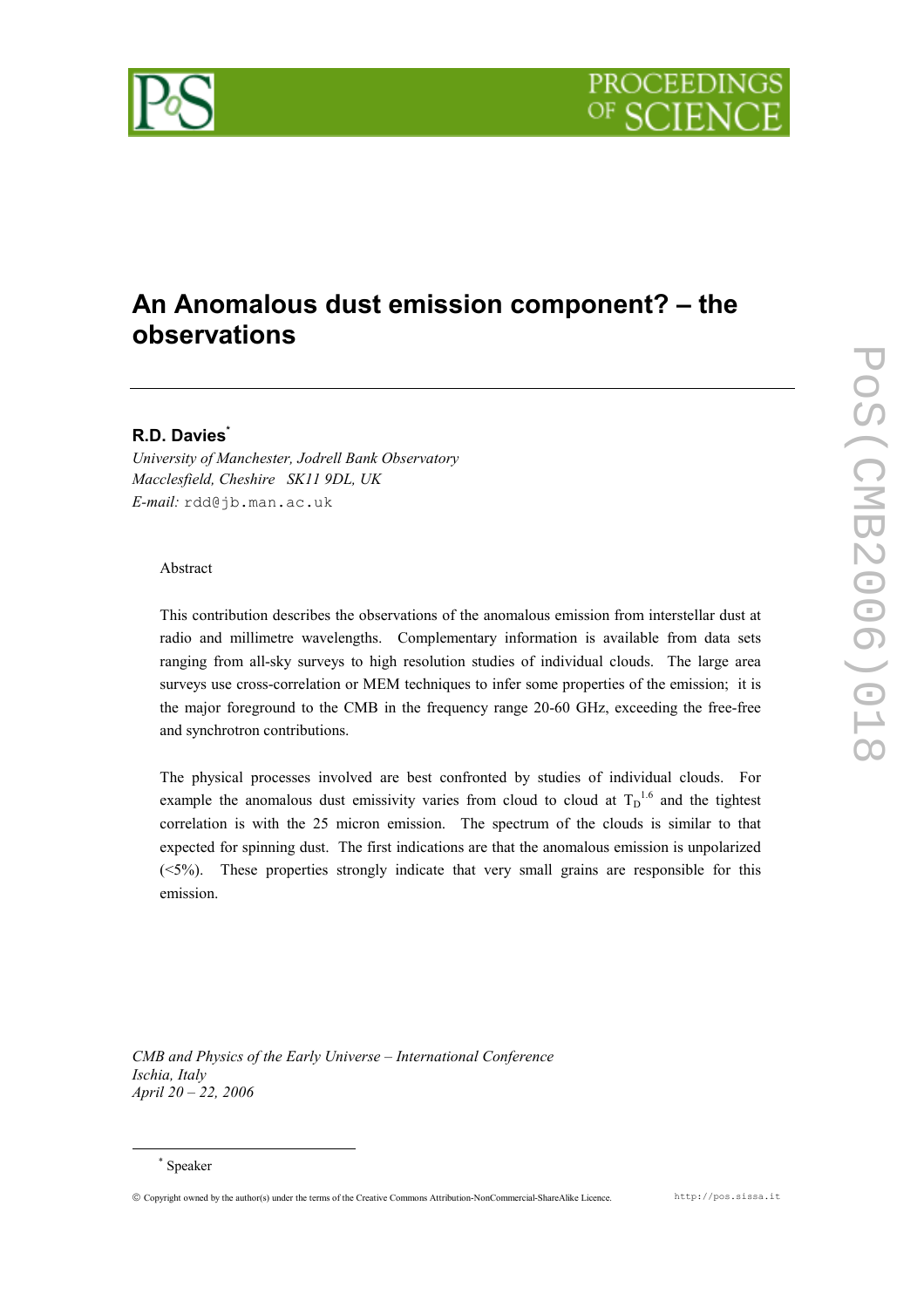#### 1. Introduction

Dust is becoming increasingly recognised as an important foreground to the cosmic microwave background (CMB). In the last 10 years a new emission component of dust has been identified which dominates over the other foregrounds (free-free and synchrotron) at frequencies from  $\sim$ 10 to  $\sim$ 60 GHz; the thermal (vibrational) dust dominates at the higher frequencies. It is of high interest to understand the properties of this new dust emission mechanism in order to construct a process (a template or whatever) both to remove this significant foreground to the CMB over most of the sky and also to unravel the physics of the emission process itself.

The first detections of a dust-correlated emission were misinterpreted as being free-free emission on the reasonable assumption that gas, both neutral and ionized was generally thought to be roughly coupled to dust in the general interstellar medium (ISM). The COBE-DMR maps (Kogut et al. 1996a,b) showed emission correlated with dust  $(240\mu \text{ emission})$  which had a freefree spectrum between 31 and 53 GHz and were interpreted as such. de Oliveira-Costa et al. (1997) interpreted the 40 GHz Saskatoon data in a similar way. An experiment well-placed in frequency (at 14.5 and 31.7 GHz) to detect this was the deep scan around the NCP by Leitch et al. (1997, 2000) which showed a strong correlation with 100µ dust and a spectrum not inconsistent with free-free (and synchrotron). Since no strong  $H\alpha$  emission was evident in the area, this was interpreted as free-free from a T<sub>e</sub>  $\sim 10^6$ K gas which suppressed the H $\alpha$  emission. The above data were just what Draine  $&$  Lazarian (1998) needed to verify their model of excess emission at several 10 GHz from electric dipole rotational emission of very small grains.

The spinning dust paradigm has been increasingly accepted as the explanation of the anomalous emission. The situation nevertheless is not entirely clear. Other mechanisms operating within dust grains may also contribute. Draine & Lazarian (1999) also considered an enhancement of thermal emissivity produced by thermal fluctuations in the grain magnetization. Further proposals for dust grain emission at low temperatures involve tunnelling in two-level systems(Agladze et al. 1996, 1998 and see L. Verstraete in this volume).

This paper will review the observations of anomalous emission from dust in various environments, ranging from diffuse emission at intermediate and high Galactic latitudes, to isolated structures and compact dust clouds as well as dust in HII regions. These data are already providing critical clues as to the processes and the environments conducive to generating the anomalous emission.

### 2. Anomolous emission from the widespread diffuse dust

The first demonstration that the dust itself could be the origin of this extra emission was by Draine & Lazarian (1998) who showed that small spinning dust grains would emit electric dipole radiation in the frequency range 10-60 GHz and could explain the dust-correlated emission reported by Kogut et al. (1996), de Oliveira-Costa et al. (1997) and Leitch et al. (1997). The emitting grains would be small, containing  $\sim$ 100 atoms, and would be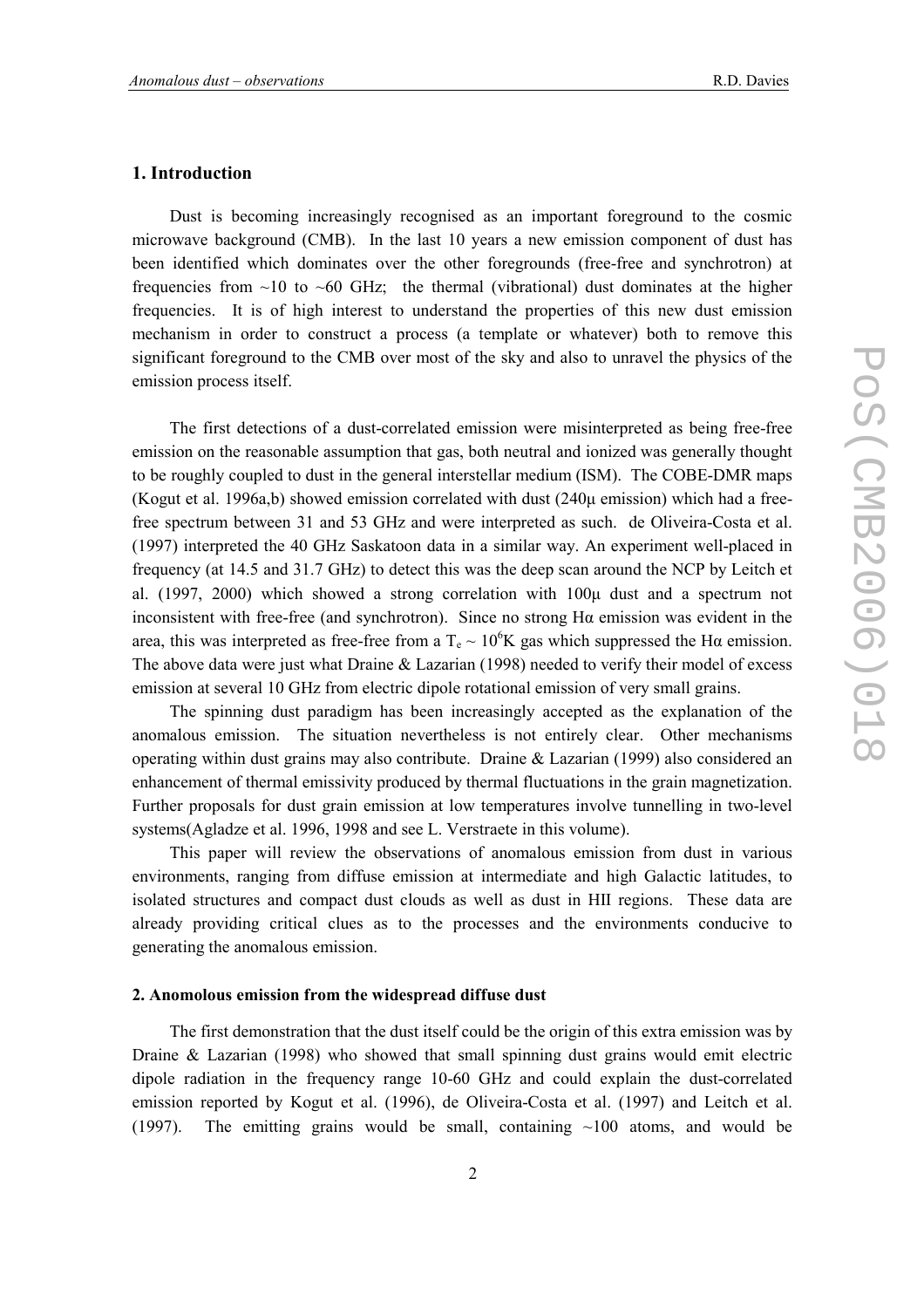characterized by emission in the IRAS 10-25µ bands. The part of the spinning dust spectrum immediately above the peak of the spectrum at  $\sim$ 30 GHz has a power spectral index in the range -0.2 to -0.6 which makes it indistinguishable from free-free and synchrotron emission. The falling spectrum below the peak at 20 GHz provides the distinguishing characteristic of spinning dust; for the diffuse ISM this cannot be confused with free-free emission although one needs to be aware of optically thick HII regions.

The first indication of the spinning dust low-frequency turn-over came from combining the Tenerife data with COBE-DMR data (de Oliveira-Costa et al. 1999). This showed a peak in the power spectrum at  $\sim$ 20 GHz consistent with spinning dust for the 5000 sq degrees of the Tenerife intermediate latitude survey. This result was more clearly confirmed when comparing the Tenerife data with the WMAP data (de Oliveira-Costa et al. 2004); the low frequency results were inconsistent with a synchrotron spectrum for this diffuse intermediate latitude dust.

Banday et al. (2003) made the first all-sky analysis of the COBE-DMR data set based on a simultaneous cross-correlation with the free-free, synchrotron and dust all sky maps. The freefree template was the H $\alpha$ -derived map of Dickinson, Davies & Davis (2003), the synchrotron template was the 408 MHz map of Haslam et al. (1982) while the dust template was the DIRBE 140 micron map. All data were converted to the COBE-DMR resolution of 7º. The COBE-DMR frequencies of 31.5, 53 and 90 GHz were supplemented by the Boughn et al. (1992) map at 19.2 GHz to help define the synchrotron and dust-correlation emission spectral indices. Over the frequency range 19.2 to 90 GHz the dust-correlated emission had a (temperature) spectral index of  $\beta$  = -2.5 which was synchrotron-like; inclusion of Tenerife data showed however a flattening at 10 and 15 GHz. The application of a reliable free-free template improved the anomalous dust fit by a factor of 3 compared with Kogut et al. (1996). More extensive low frequency data was still required to make a definitive confirmation of the spinning dust origin of anomalous emission. Nevertheless this anomalous emission was found to be the dominant emission in the 31.5 GHz COBE-DMR band.

The WMAP team (Bennett et al. 2003) have come to radically different conclusions about the dust-correlated emission which they assert to be synchrotron emission with a thermal dust morphology. Their analysis showed that less than 5% of the 33 GHz emission was from spinning dust with a spectrum of the form proposed by Draine  $&$  Lazarian (1998). This view was reaffirmed in the MEM analysis of the 3-year data (Hinshaw et al. 2006) on a 1º scale by their assertion that the synchrotron emission was remarkably well correlated with thermal dust emission in active starforming regions. They derived a flat synchrotron spectral index of about -2.4; by contrast the normal steep-spectrum 408 MHz correlated synchrotron had a spectral index of -2.73 between 408 MHz and 23 GHz. The 3 year WMAP team (Page et al. 2006) find that their two synchrotron components have different levels of linear polarization – the normal synchrotron has high polarization and the dust-correlated has low (undetected) polarization. This would seem to put a strain on a synchrotron origin for the latter component.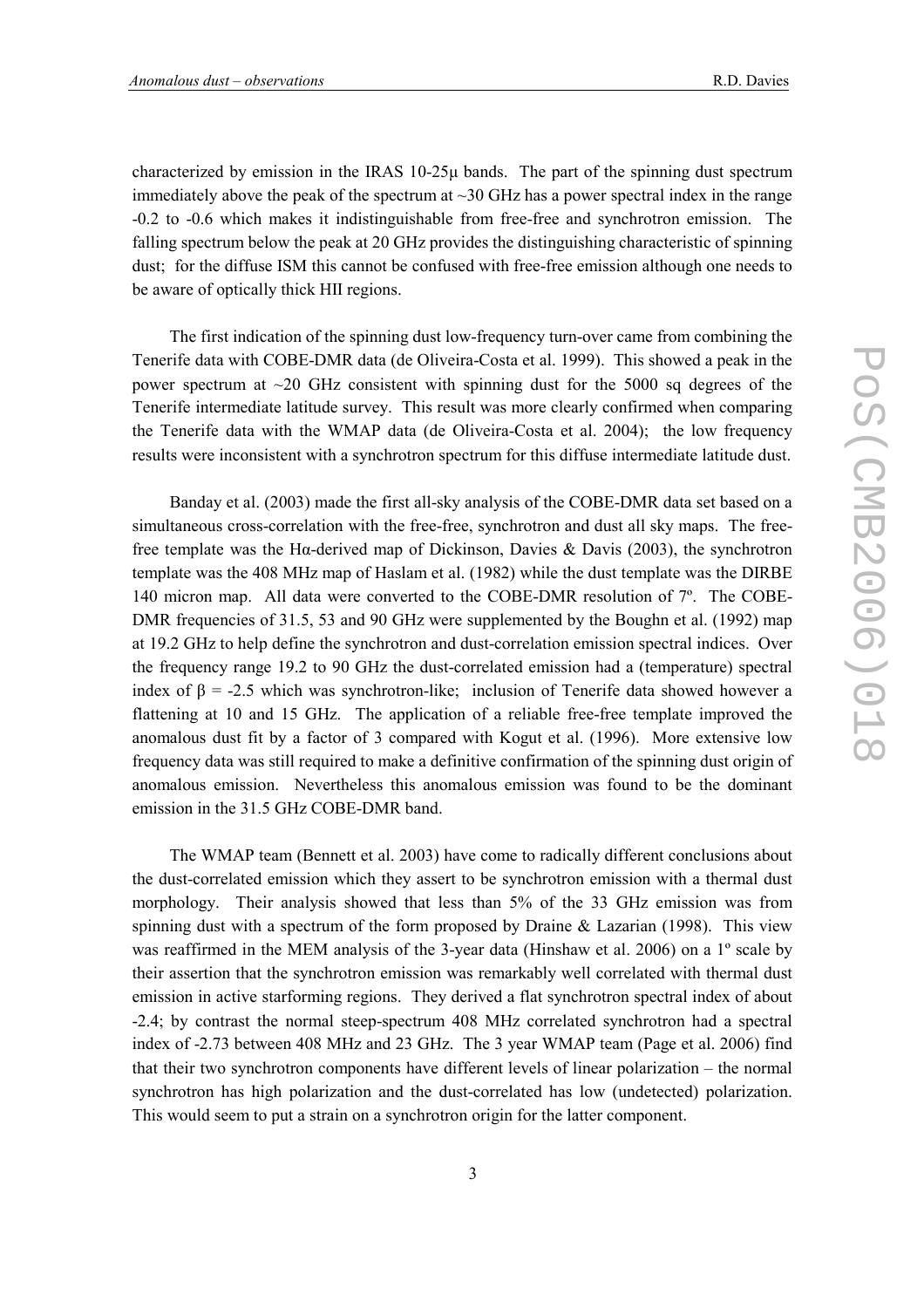A different perspective on the anomalous dust emission detected by WMAP has been provided by Lagache (2003) who looked at the WMAP millimetre emissivity as a function of HI surface density. The high latitude ( $|b| > 15^{\circ}$ ) relative emissivity was a factor of  $\sim$ 5 less in the higher HI density regions, following a similar trend to that found for small transiently heated grains. This work suggests that the anomalous emission is associated with the very small transiently heated dust particles rather than the large grains responsible for the thermal dust emission.

#### 3. Isolated dust features

I now consider the observations of isolated dust features rather than the average properties of large areas of sky. One of the first demonstrations of excess radio emission clearly associated with 100 micron dust and HI was the data of Leitch et al. (1997, 2000). Using a beamwdith of 7 arcmin at 14.5 and 32 GHz they found a close correlation with 100µ dust features in the NCP dust and HI Loop. Although it was not recognized in the first publication as anomalous dust emission, it is an important data set which shows anomalous emission in a region of low star formation activity and low 325 MHz synchrotron emission on the relevant scales.

 Davies et al. (2006) used the WMAP data base to study the cm/mm spectrum of freefree, synchrotron and dust emission. 15 regions at intermediate Galactic latitude were selected in each of which one of the foregrounds was dominant; structures were typically on a scale of  $\sim$ 1<sup>o</sup> to 5<sup>o</sup>. At each WMAP frequency a simultaneous cross-correlation was made of the WMAP emission with the three templates – H-alpha (Dickinson et al., 2003) for free-free, 408 MHz (Haslam et al., 1982) for synchrotron and the Finkbeiner, Davis & Schlegel (1999) model 8 for dust. Figure 1 shows the WMAP K-band images along with the H-alpha, 100 micron dust and 408 MHz images in 3 fields. Region 6 demonstrates the very close correspondence between the K-band and dust images – there is no evidence for active star formation in the individual clouds shown by the H-alpha or the 408 MHz emission. Although 5 regions were chosen to have dominant dust emission, all 15 regions showed significant dust-correlated emission in the WMAP bands.

 Figure 3 shows the temperature spectrum relative to FDS dust model 8 at 94 GHz (Wband). It can be seen that the spectra of the individual features have a similar shape, but there is a spread of a factor of ~2.5 from feature to feature. This spread can be understood in terms of a dust emissivity which varies with dust temperature as  $T_D^{1.6}$ . When corrected for a thermal spectral index of  $\beta = +1.7$ , the anomalous dust spectrum has an index of  $\beta = -2.85$  between K and Q bands as shown in Figure 2. The steepening of the spectral index above 33 GHz (Ka band) is expected on spinning dust models.

 It is interesting to compare these results with those of the WMAP team whose MEM solution referred to the whole sky including the Galactic plane modelled as a plane-parallel slab.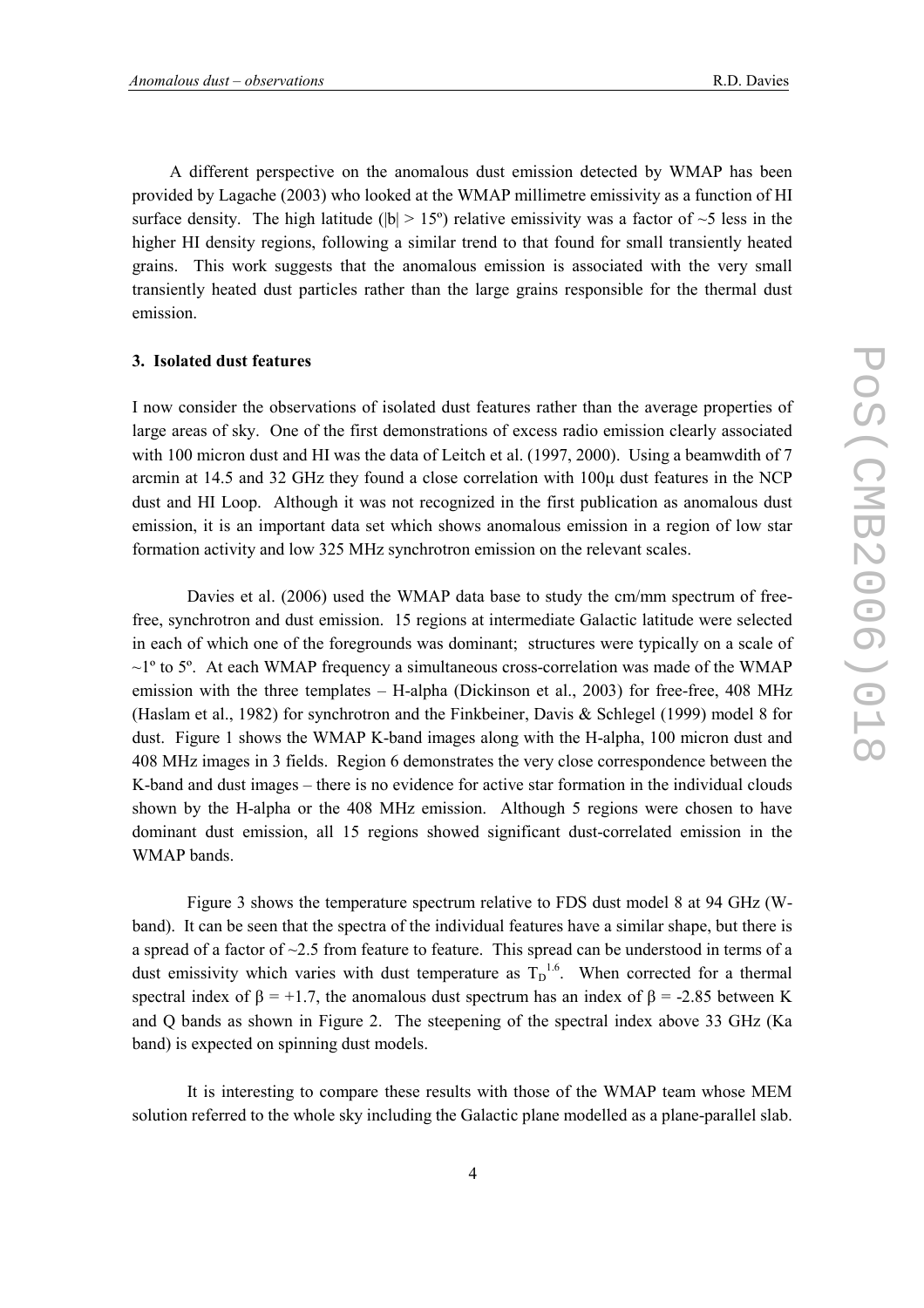The 15 regions were isolated intermediate Galactic latitude features decomposed into three foregrounds using a cross-correlation technique. When full-sky fits outside the Kp2 cut (i.e. removing the Galactic plane) a similar dust emissivity spectrum was found, but with values  $\sim$ 15% less than the average of the 15 selected regions. This implies that the selected regions are typical of the intermediate latitude sky but with slightly lower emissivity – perhaps due to cooler dust.

#### 4. Compact dust clouds

Compact isolated dust clouds provide the best opportunity to study the physical properties of anomalous emission. Watson et al. (2005) discovered strong emission in the Perseus Molecular Cloud (G159.6-18.5) lying at a distance of 260 pc with the COSMOSOMAS experiment operating in the frequency range 11 to 17 GHz. The radio emission was associated with an IRAS ring  $\sim$ 1.°5 in diameter. A low surface brightness HII region with a flux density of  $\sim$ 7 Jy underlies the dust emission. Fig.3 shows the integrated spectrum of the region based on the COSMOSOMAS, WMAP, 0.408 and 1.4 GHz data. A composite Draine & Lazarian model is shown for comparison, indicating an encouraging fit to a spinning dust model. Recent observations with the Super-Extended VSA at 33 GHz with 7 arcmin resolution (see poster by R.A. Watson et al. at this meeting) show clear emission from features in the IRAS ring. The 33 GHz emission shows strongest correlation with the  $25\mu$  IRAS band suggesting that the emission is from very small grains.

 A morphological study of the dark cloud LDN 1622 has been made by Casassus et al. (2005) using the CBI which has a resolution of 8 arcmin at 31 GHz. LDN 1622 lies in the Orion East molecular cloud at  $\sim$ 120 pc; it has a star-less core and has structure on a scale of  $\leq$ 10 arcmin within a 20'x30' region. Finkbeiner et al. (2002) found a rising spectrum from 5 to 10 GHz. The integrated free-free emission from the region is <0.1 Jy which is negligible compared with the dust emission at 31 GHz of 2.9 Jy. When combined with the WMAP data, a spectrum peaked at  $\sim$ 30 GHz is seen, similar to that expected for spinning dust. The morphological analysis of 31 GHz and the IRAS data shows a close correlation with all bands but is tightest with the 25µ band again suggesting the presence of very small grains.

#### 5. Dust in HII regions

Significant amounts of dust are found in HII regions. Dust temperatures here are higher than in the general ISM discussed above – in the range 20 to 30K. Very small grains are not believed to exist in the HII region environment. It is therefore important to clarify the situation with regard to anomalous emission from dust in HII regions.

 Dickinson et al. (2006) have observed the diffuse HII region LPH96 (G201.66+1.64) with the CBI at 31 GHz with a resolution of  $\sim$ 6 arcmin. A collation of existing data shows that the radio spectrum is mainly free-free emission. 14 percent of the flux density could be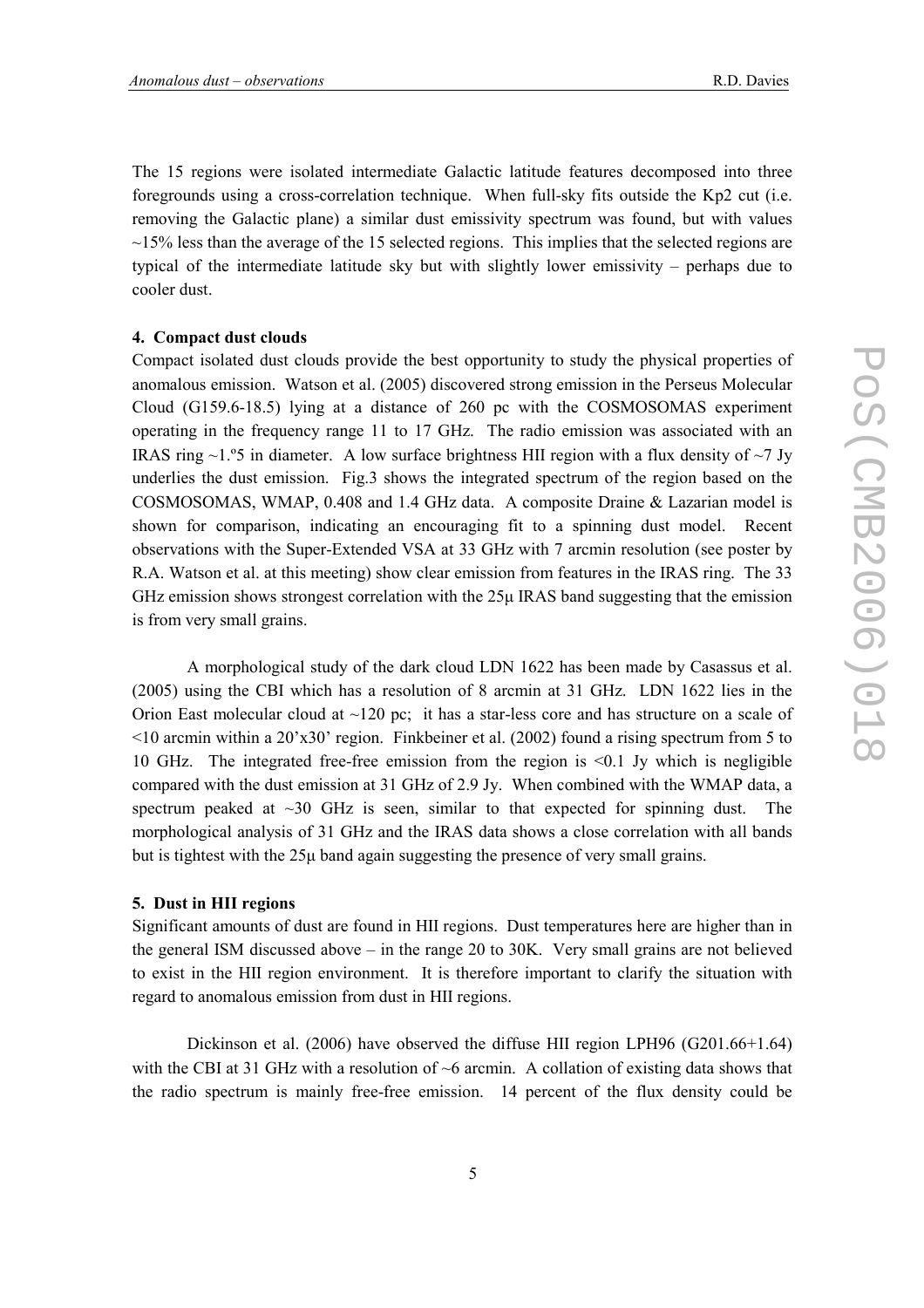anomalous emission at 31 GHz; the corresponding 31 GHz emissivity relative to  $100\mu$  is somewhat less than for the ISM dust described in Sections 2, 3 and 4.

 Casassus et al. (2004) have found 31 GHz emission in excess of the free-free level from the evolved Helix planetary nebula. Since there are not PAH features in the IR spectrum of this nebula, the authors consider that the anomalous emission might arise from magnetic dipole emission from hot ferromagnetic grains.

#### 6. Polarization of anomalous emission

Since the anomalous dust gives the dominant foreground to the CMB in the frequency range 10- 70 GHz it is critical to know its polarization properties for current and up-coming measurements of CMB polarization. The first attempts have been made. Battistella et al. (2006) have measured the linear polarization of the Perseus Molecular Cloud at a frequency of 11 GHz using COSMOSOMAS; they find  $P = 3.4+1.4-1.8$  percent at 95% confidence level. This measurement sets a strong upper limit of 5 percent. The CBI measurements of dust in the diffuse HII region LPH96 set a 2 sigma limit of 10 percent polarization in the anomalous emission. Further work in this area is highly desirable.

#### 7. Conclusions

Anomalous dust emission has been seen in individual dust clouds with the properties expected of spinning dust – a peaked emission spectrum and association with very small grain dust. There is also evidence for dust emissivity to increase with temperature.

 The anomalous dust in the WMAP bands is widespread at intermediate and high Galactic latitudes. It is the dominant CMB foreground at WMAP frequencies; further work to understand this foreground is critical for future major CMB projects. This work includes low frequency observations to define the anomalous spectrum, definitive polarization measurements and studies of dust in HII regions.



Figure 1 Maps of 3 regions comparing WMAP K band, Halpha, 100 micron and 408 MHz. Region 4 has dominant free-free (H-alpha), region 6 has dominant 100 micron dust while region 1 has dominant synchrotron (408 MHz). Each region shown is 25ºx25º; the dotted black/white lines show the areas used in the analysis. The small circles mask extragalactic sources. From Davies et al. 2006.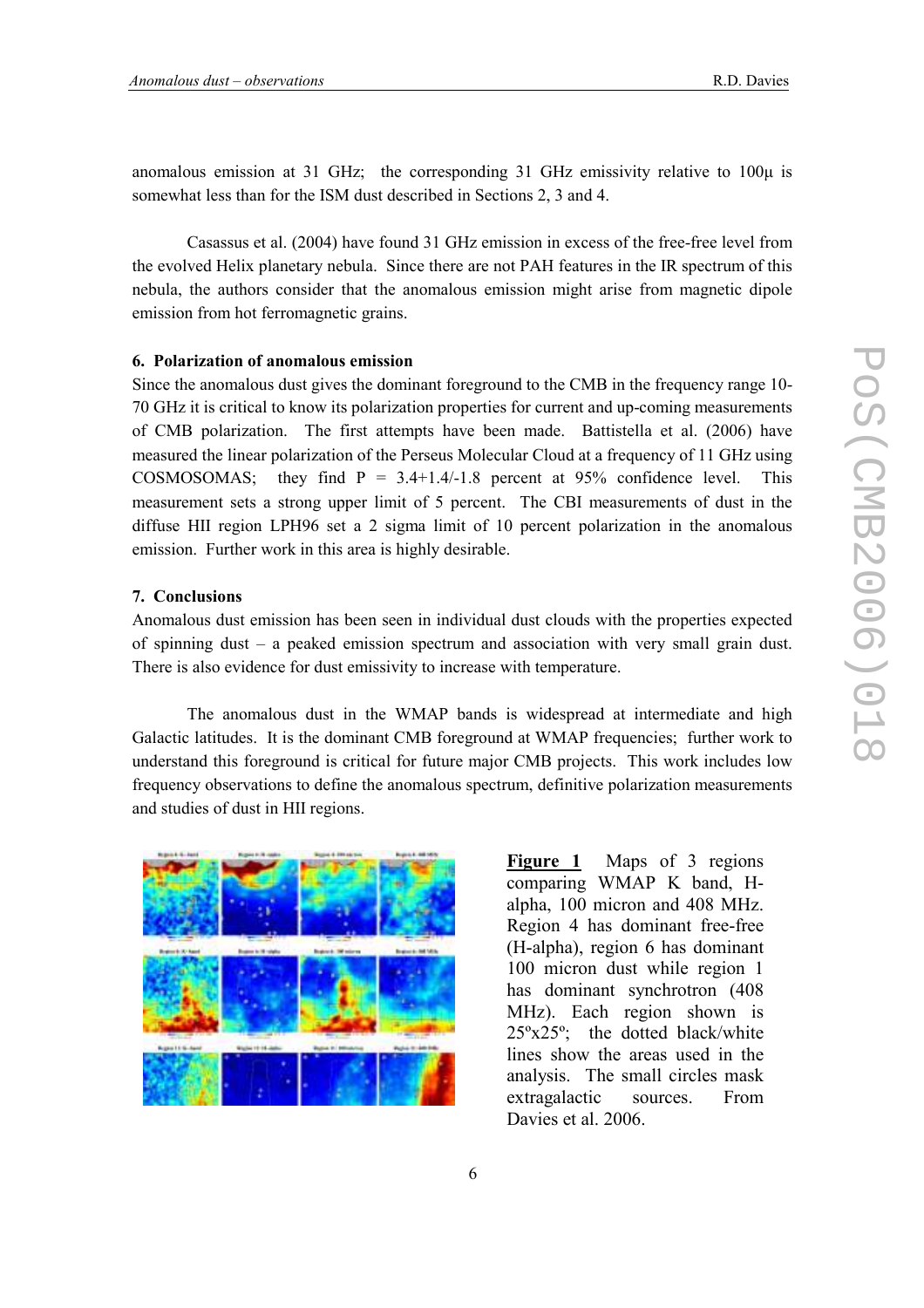



Figure 2 The WMAP dust emissivities of 15 regions relative to FDS 100µ scaled to 94 GHz. A larger circle indicates higher significance. The weighted average emissivity in each band is plotted by a filled black circle; when corrected for thermal dust emission ( $\beta$  = +1.7) it is plotted as a red filled circle. Note that the corrected emissivity has a slope of -2.85 between K and Q then steepens above Q. From Davies et al. 2006



Figure 3 The spectrum G159.6-18.5 in the Perseus Molecular Cloud. Data are from COSMOSOMAS, WMAP, DIRBE and low frequency surveys. Free-free emission underlies the anomalous emission which peaks at  $\sim$ 30 GHz. A Draine & Lazarian spinning dust model is shown for comparison. From Watson et al. 2005.

## References

- [1] Agladze N.I., et al., 1996, ApJ, 462, 1026
- [2] Agladze N.I., Sievers A.J., 1998, Phys.Rev.Lett., 80, 4209
- [3] Battistelli E.S., et al., 2006, ApJ in press
- [4] Banday A.J., Dickinson C., Davies R.D., Davis R.J., Gorski K.M., 2003, MNRAS, 345, 897
- [5] Bennett C.L., et al., 2003, ApJS, 148, 97
- [6] Boughn S., Cheng E.S., Cottingham D.A., Fixen D.J., 1992 ApJ, 391, L49
- [7] Casassus S., Readhead, A.C.S., Pearson T.J., Nyman L-A, Shepherd M.C., Bronfman L., 2004, ApJ, 603, 599
- [8] Casassus S., Cabrera G., Förster F., Pearson T.J., Readhead A.C.S., 2006, ApJ 639, 951